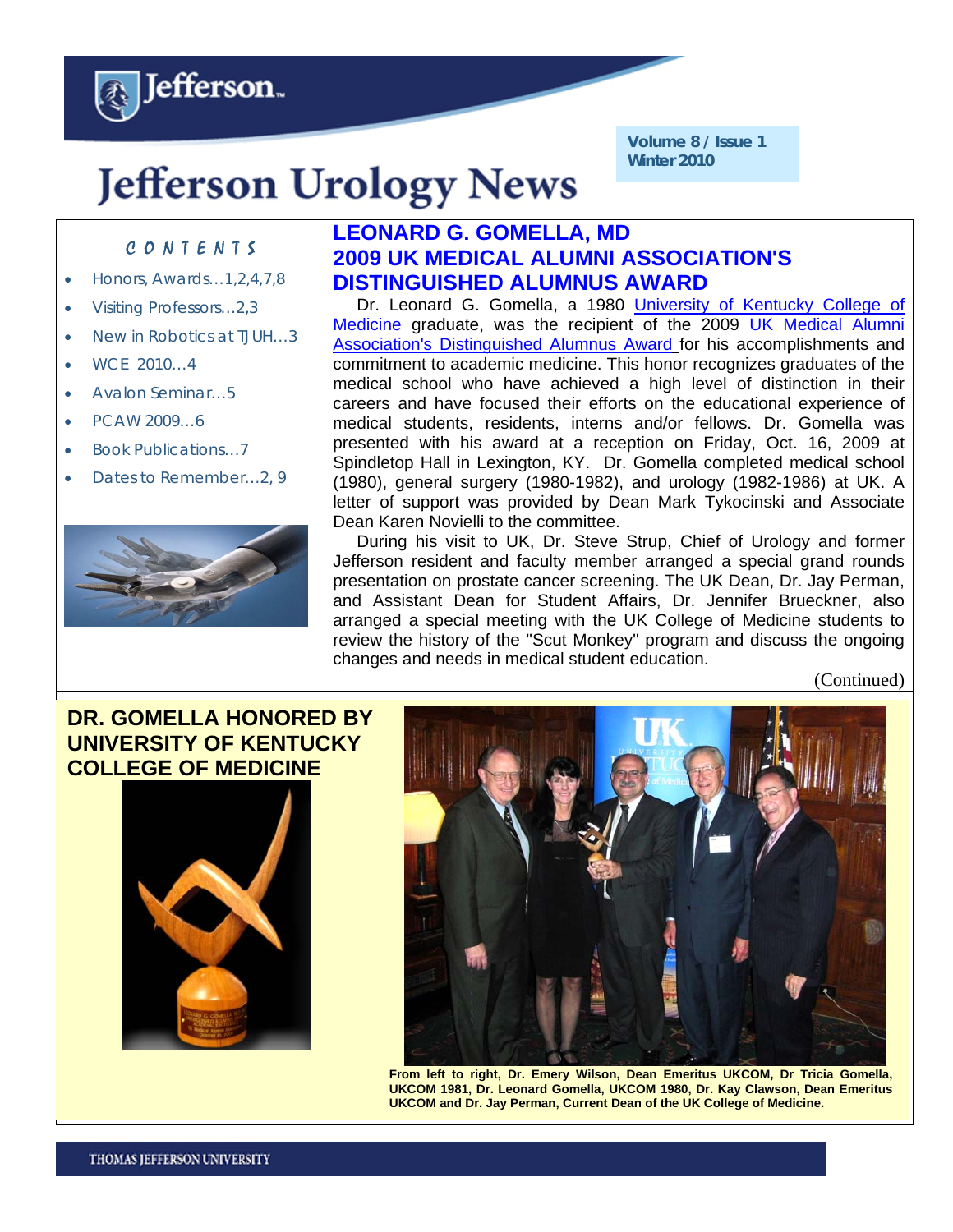#### (Continued from Page 1)

Dr. Gomella and his co-editor of the "Clinician's Pocket Reference", Dr. Steven Haist, have donated books to every student at UKMC since the 1980's. The book, now in its 11th edition, provides new medical students with an overview of key concepts necessary in the transition for the pre-clinical to the clinical years of medical school and was originally developed at UK.

 Dr. Ward O. Griffen, former Chairman of The Department of Surgery at UK and past Executive Secretary of the American Board of Surgery, wrote the following testimonial:

 "Since I had some contact with first-year medical students in the middle of their first year, I tried to imbue Lenny with an interest in a surgical career. While we accomplished that goal initially, as his general surgical career progressed, he had come under the magic spell of the chief of Urology at that time, Dr. Bill McRoberts, and he ultimately became fascinated about a disease that was not well-treated at that time – cancer of the prostate. It seems the rest is history. He has established himself as a premier prostate surgeon, a lifelong researcher in new approaches in cancer of the prostate and a well respected medical educator and prolific author. How great it is to have your peers recognize your accomplishments so a big congratulation to you, Lenny, to Tricia, and to your four boys who may be your best legacy."



Dr. Steve Strup (left), Jefferson Alumnus and Division Chief of Urology at the University of Kentucky, hosted a special grand rounds during Dr. Gomella's visit. Here Dr. Gomella is holding his 1986 residency photo with Dr. Joseph "Jay" Zwischenberger, Chair of Surgery and urology faculty Drs. Lucas, Rowland and Desai.

# **SAVE THE DATE DAVID M. DAVIS VISITING PROFESSOR DR. ERIC KLEIN**

# **FRIDAY JUNE 18, 2010**

 Dr. Gomella is pleased to announce that Dr. Eric A. Klein, MD Professor and Chair, Glickman Urological and Kidney Institute at the Cleveland Clinic will be our "2010 D.M. Davis Visiting Professor". In addition to having roots in Philadelphia and being a die-hard Eagles fan, Eric is internationally recognized as an innovator and thought leader in the field of Urologic Oncology. He has been involved in many of the major studies in the field of prostate cancer including studies such as the SELECT study and PCPT to name a few. He is also involved in cutting edge basic translational research having been involved in sentinel studies such as the identification of the novel XMRV virus in prostate cancer.

 Tricia and Lenny Gomella are planning another special event for the D.M. Davis Graduation Banquet on Friday evening. The banquet will be held at the Simeone Foundation Museum located in South Philadelphia not far from the airport. Assembled by our colleague, renowned neurosurgeon Dr. Frederick Simeone over a span of 50 years, the museum collection contains over 60 of the rarest and most significant racing sports cars ever built. Considered one of the finest car collections in the world, luminaries who have visited the museum include Mario Andretti, Jeff Gordon and Jay Leno to name a few.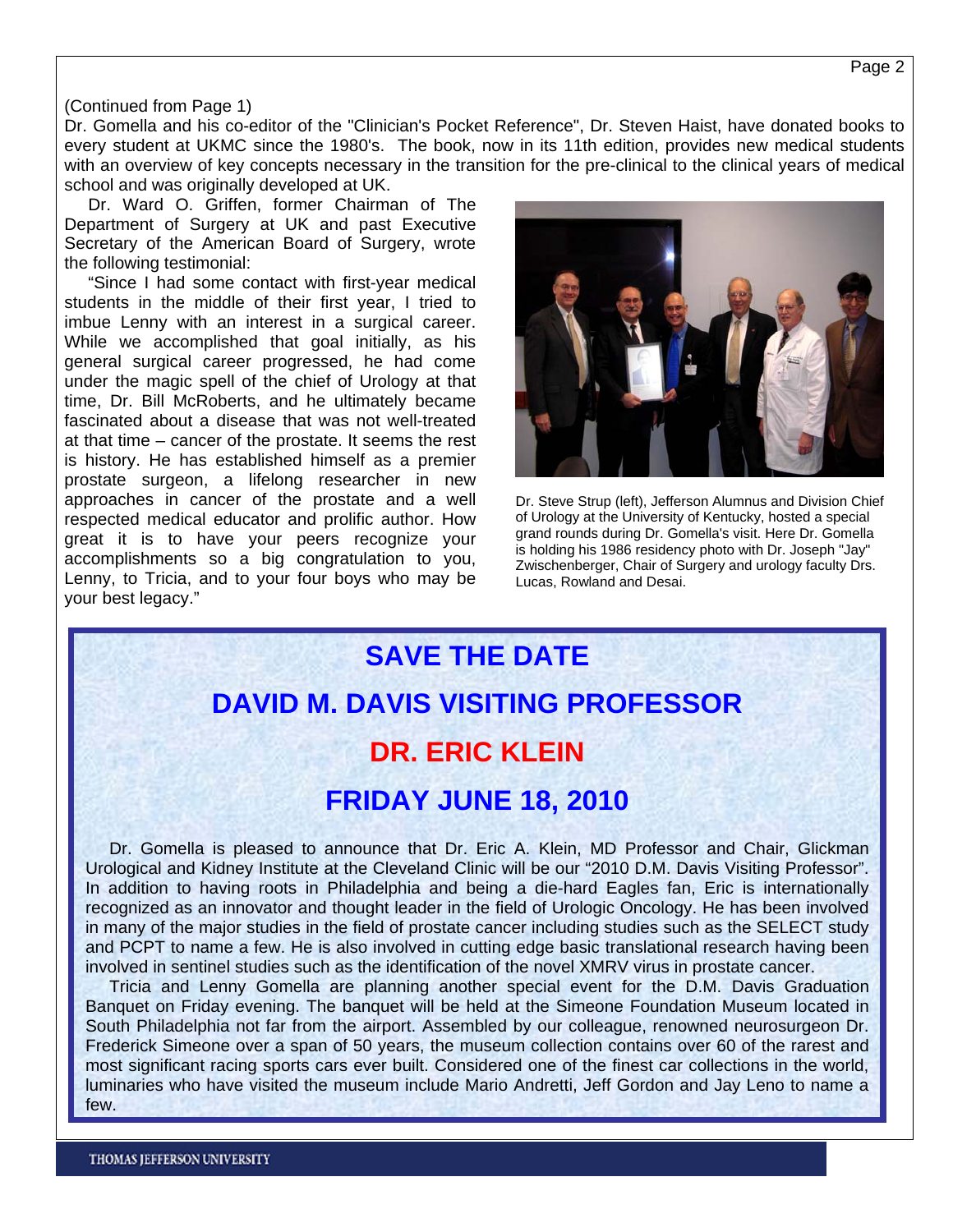#### **JEFFERSON EXPANDS ROBOTIC SURGERY PROGRAM**

 In the Spring of 2009, Thomas Jefferson University Hospital purchased a second *da Vinci* robotic surgical system (*da Vinci* S) to add to its robust and growing robotic surgery program, which was started 4 years ago. In December 2009, TJUH traded out our original da Vinci for a new high-definition robot. Currently, TJUH hospital has 5 services and over 10 physicians performing robotic surgery, one of the busiest in the Delaware Valley. Many of the minimally invasive oncologic surgeries performed at Jefferson utilize robotic assistance. Dr. Costas Lallas, Associate Professor of Urology and Chair of the Robotic Surgery Committee for the hospital, believes that most surgeries performed laparoscopically have a robotic counterpart, and as the technology continues to improve, the indications for robotic surgery will expand. Dr. Lallas and many other surgeons at Jefferson have completed



formal fellowship training in robotic and minimally invasive surgery. The heavy volume of surgery being currently performed by urology surgeons ensures quality to the patient, which has been the mission of the robotic surgery program since its inception.

 At present, the leading procedure performed at Jefferson and the Kimmel Cancer Center is the radical prostatectomy for prostate cancer. According to Dr. Edouard Trabulsi, Director of the GU Multidisciplinary Cancer Center, "The robotic prostate surgery program at the Kimmel Cancer Center is not an isolated program but fully incorporated into the multidisciplinary care model of patients with prostate cancer." To view a webcast of robotic surgery in progress, please visit our website at www.jeffersonhospital.org.

#### **LINDA A. BAKER, MD - 2009 UROLOGY VISITING PROFESSOR The L. William Ferris, MD Memorial Lectureship In Pediatric Urology**



**Linda A. Baker, MD** 

 The Pediatric Urology Visiting Professor program is designed for urologists, primary care physicians, residents, nurses and staff from other applied health fields. This program is designed to convey timely issues in pediatric urology useful in clinical practice. On October 21, 2009, the Nemours/Alfred I. duPont Hospital for Children and the Delaware Academy of Medicine were proud to welcome Linda A. Baker, MD as this year's visiting professor.

 Dr. Baker is a Professor in the Department of Urology, Pediatric Division, and the Director of Pediatric Urology Research at the University of Texas Southwestern Medical School. She has been with UTSW for ten years after completing a Pediatric Urology fellowship at Johns Hopkins Medical Institution in Baltimore, Maryland. While maintaining a busy clinical practice, Dr. Baker directs a NIH-funded molecular biology research program spanning basic science, translational and clinical research on pediatric genitourinary diseases and congenital defects. She

supervises her laboratory of three full-time research associates, one postdoctoral student and one pediatric urology fellow. The major goals of this research are to understand the genetic basis and long-term clinical effects of pediatric urolithiasis, to elucidate the embryonic and molecular basis of hypospadias and anorectal malformations, as well as to delineate hormonal and molecular mechanisms mediating cryptorchordism and testicular torsion.

Dr. Baker presented the following lectures: "*Advances in Pediatric Urolithiasis* "and *"Buccal Mucosa in Vaginal Reconstruction".*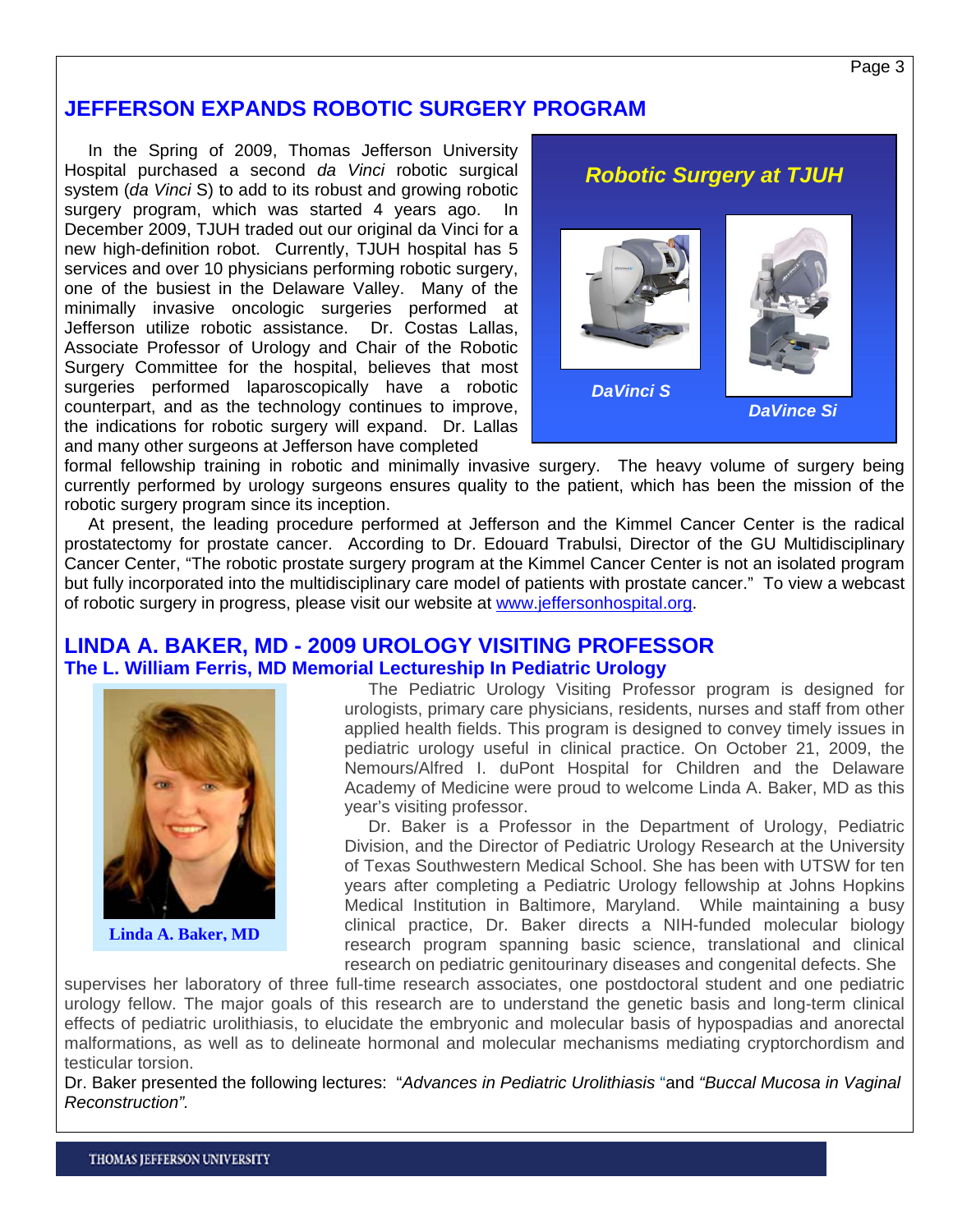### **27TH WORLD CONGRESS OF ENDOUROLOGY & SWL Munich, Germany – October 6-10, 2009**

 Jefferson Urology again was strongly represented at the World Congress of Endourology. Three members of the department attended the meeting. Dr. Bagley chaired a session on the Upper Urinary Tract and was Chairman of a Master class on Ureteroscopy with three faculty members including Dr. Frank Keeley, former resident (1992-1996) and Dr. Mike Grasso, former resident (1988-1992). Dr. Bagley also presented a videoposter made in collaboration with Drs. Allyson Berent (special research fellow 2006) and Chick Weisse entitled "Ureteral stenting for feline ureteral obstructions: A potential model for pediatric disease".

Dr. James Johannes presented two moderated posters: "Comparison of Medicare reimbursement for treatment of large solitary renal calculi by ureteroscopy and PCNL" by *J. Johannes, N. Leone, S. Hubosky, D. Bagley* and "The use of fluorescence *in situ* hybridization (Fish) testing in patients with known upper tract transitional cell carcinoma." by J*. Johannes, E. Nelson, B. Lepchuk, M. Bibbo, D. Bagley.* 

 Dr. Arturo Colon-Herdman, our current CR Bard Fellow in Endourology and Laparoscopy, presented a video-poster session, "Encrusted, forgotten ureteral stents: Review of approach, complications and management" by A*. Colon-Herdman and D. Bagley.*  He also presented a poster "Lymph node yields with pelvic lymphadnectomy during robotic assisted



**James Johannes, MD (PYG-5)** 

laparoscopic radical prostatectomy are higher than with open radical retropubic prostatectomy" by

*E. Trabulsi, T. Chandrasekar, F. Lee, P. McCue, C. Lallas and A. Colon-Herdman.* 

 Nicholas Leone, M.D., the former CR Bard Fellow in Endourology and Laparoscopy, presented a videoposter, "Ureteroscopic management of large intrarenal calculi – A Comparison of Techniques" by *D. Bagley, N. Leone, S. Hubosky, A. Mariani,* and a podium session, "Changing Trends in the Use of Ureteroscopic Instruments from 1996 to 2008" by *D. Bagley, N. Leone, M. Garcia-Roig.* 

 Other Jefferson alumni presenting at the meeting included Dr. Michael Erhard, former resident (1991-1995), Dr. Nikki Le, a JMC student (2004) and Dr. David Lee (2001) a former resident of the department. This Congress remains the strongest meeting for minimally invasive urologic surgeons and endourologists who present the newest and most important developments in these fields.

#### **2009 NEW YORK SECTION VALENTINE COMPETITION**



 At the invitation of Dr. Mohammad Choudhury, President of the NY Section of the AUA, several Jefferson Urology faculty members were invited to judge the well-known NY AUA Section 2009 Valentine Essay Competition. Dr. Leonard Gomella served as chief judge and Drs. Pat Shenot and Ed Trabulsi were assistant judges. The competition includes a written essay and oral presentation. Over 80 residents from the New York area urology residency training programs participated in the program held at the New York Academy of Sciences. Dr. Shlomo Raz delivered the 2009 Valentine Lecture. The Valentine Competition and Lecture is one of the oldest and well known in Urology and is named in honor of Dr. Ferdinand C. Valentine, an early pioneer in the field.

**From left to right Dr. John Philips, Valentine Essay co-chair, 2009 Valentine lecturer Dr. Shlomo Raz, Drs. Trabulsi, Gomella and Shenot, program judges, Drs. Jaspreet Sandhu, Essay co-chair, Dr. Ivan Grunberger, NY Academy of Medicine Section on Urology Chair and Dr. Mohammad Choudhury, NY Section AUA president.**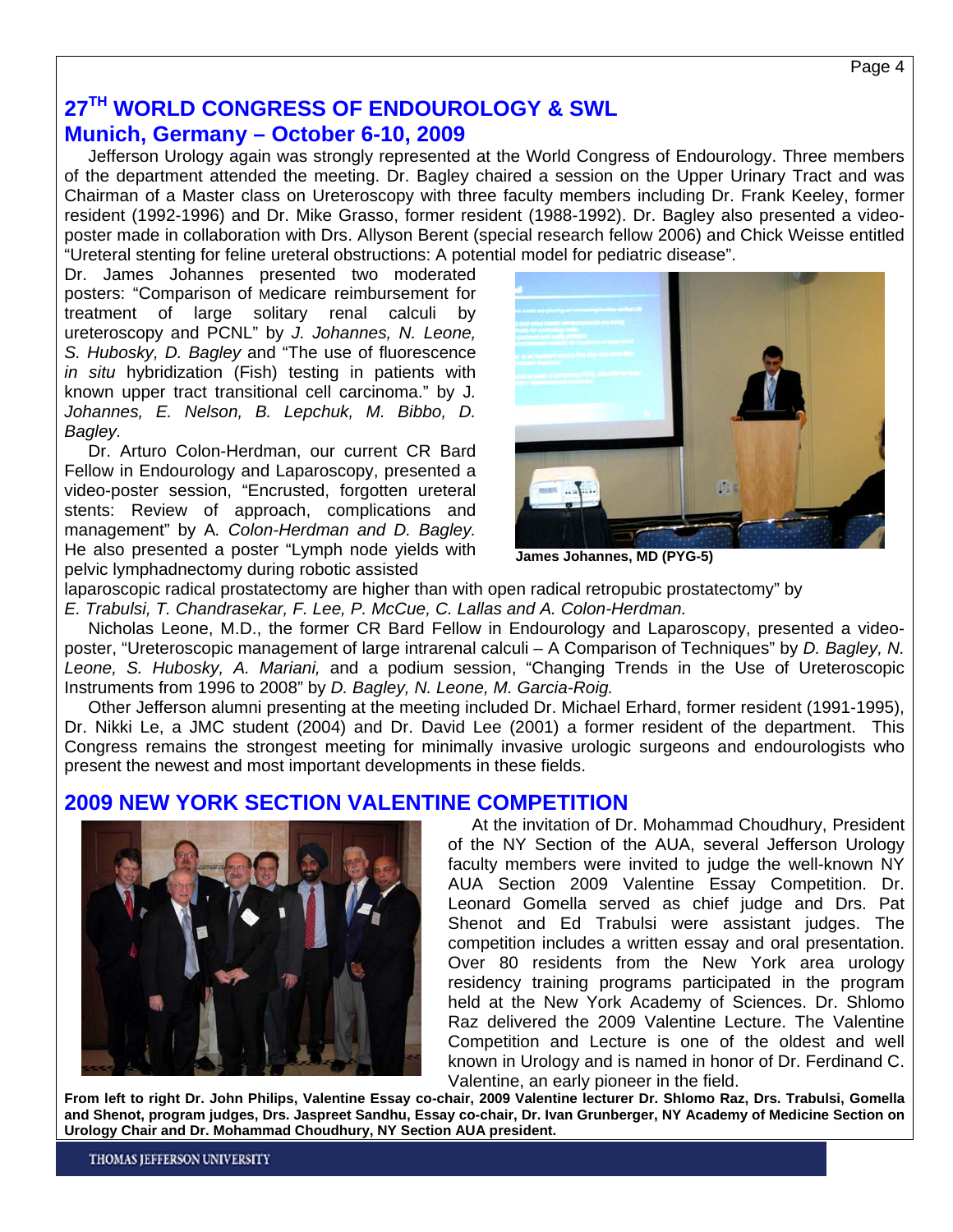#### **UROLOGY SYMPOSIUM IN AVALON**

 The *"Urology Symposium in Avalon, NJ" was held on Saturday, September 12, 2009* at the *Rock 'N Chair Restaurant, in Avalon.* The intent of the meeting was to present topics which the faculty has presented widely but less formally to the Jefferson urology residents and JMC medical students. The guest speakers included:

- **Michael Grasso, III, M.D.,** is Chairman of the Department of Urology, St. Vincent's Hospital, New York, New York and Professor and Vice Chairman, Department of Urology, New York Medical College, Valhalla, New York (TJUH urology resident, 1989-1992).
- **Dr. Michael Erhard** is Chief of Pediatric Urology, Nemours Foundation, Jacksonville, Florida (TJUH urology resident, 1991-1995).
- **Allyson Berent, DVM,** Diplomate American College of Veterinary Internal Medicine and Director of Interventional Endoscopy, The Animal Medical Center, New York, New York.

Faculty and guest lectures were the following:

- Living Related Renal Transplant *Costas Lallas, M.D.*
- Minimally Invasive Treatment of BPH *Akhil Das, M.D.*
- Prostate Cancer Chemo Prevention: The Good & The Bad *Leonard G. Gomella, M.D.*
- Transition from Open to Laparoscopic Prostatectomy *Edouard Trabulsi, M.D.*
- Medical Management of BPH *Perry Weiner, D.O.*
- Pediatric UTI *Michael Erhard, M.D.*
- Choice of Urinary Stone Treatment *Michael Grasso, M.D.*
- Practical Metabolic Stone Management *Scott Hubosky, M.D.*
- Ureteral Stenting in Veterinary Patients *Allyson Berent, DVM*
- Botox in the Bladder *Patrick Shenot, M.D*

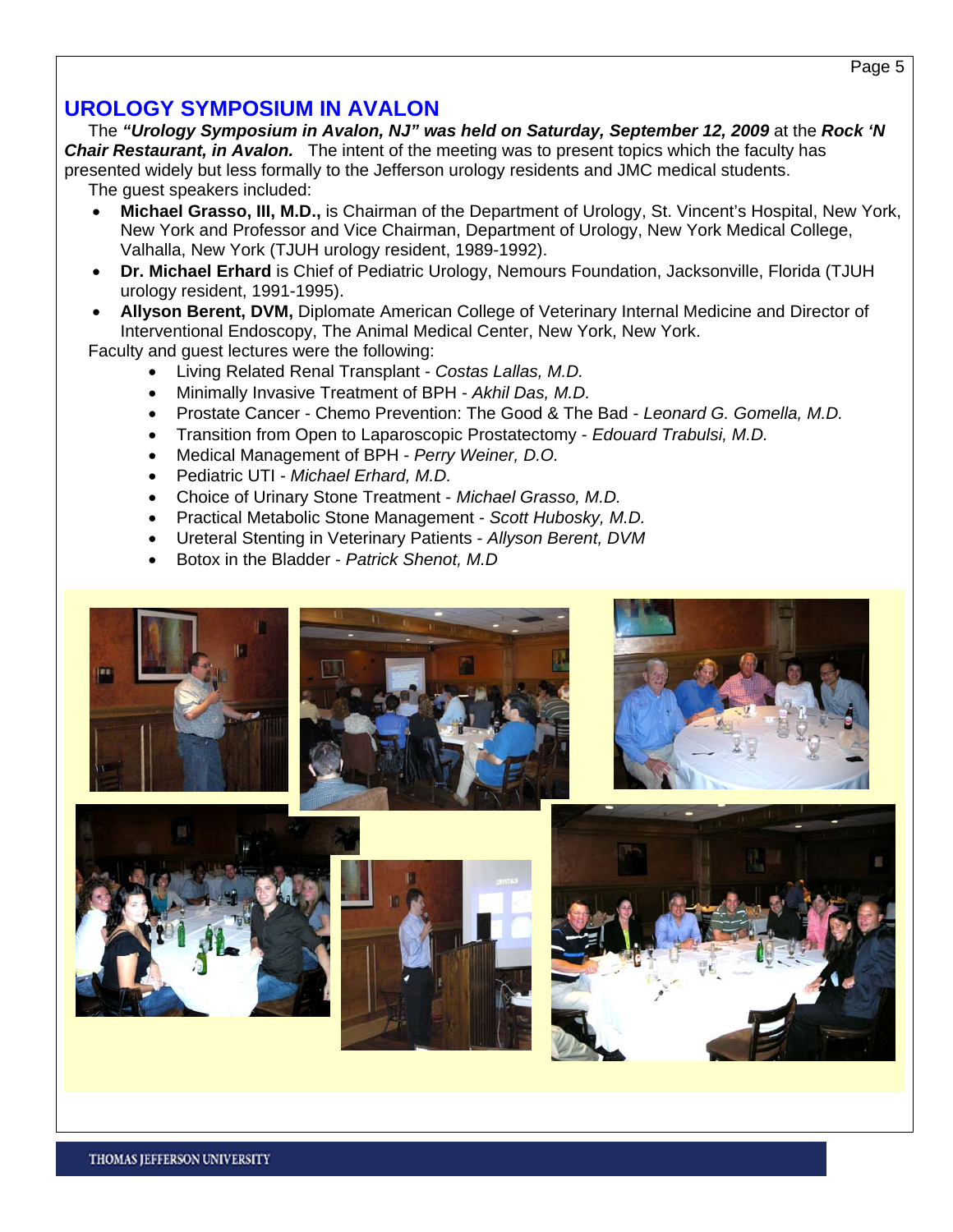#### **20TH ANNUAL PROSTATE CANCER SCREENING EVENT**

On Wednesday, September 23, 2009 the Department of Urology and the KCC sponsored our 20<sup>th</sup> Annual Prostate Cancer Awareness Screening Event. September was Prostate Cancer Awareness Month. This is a nationwide event supported by the Prostate Conditions Education Council.

 Almost 500 men were screened at TJUH and Methodist in our free program. Major funding was provided by the Prostate Health International and its' Chairperson Shelley Schwartz. Additional funding was provided by Thomas Jefferson University Hospital and the Department of Urology Staff from the KCC, Departments of Radiation Oncology and Medical Oncology, clinical laboratories, the Jefferson Urology Society and the Department of Urology. Thanks to WAWA on 10th and Walnut for providing refreshments and TAP pharmaceuticals for their support.

 In support of Prostate Cancer Awareness Month, the Philly Soft Pretzel Factory on 11<sup>th</sup> Street also supported the event. Proceeds from the following will benefit our KCC prostate cancer screening and awareness programs:

\*\*\* Purchases of "P" pretzels for the month of September.

\*\*\*Prostate Cancer Awareness raffle to win Phillies tickets donated by TJUH and party baskets courtesy of Unique Industries.

\*\*\*Memorial donation cards were accepted on behalf of the KCC.

 Thanks to all our supporters, participants, staff, students and all of you who visited the Philly Soft Pretzel Factory on 11th Street to support our KCC Prostate Cancer screening and awareness efforts!!



**The famous "P" pretzels from the Philly Soft Pretzel Factory ("P" for prostate not "Phillies"!!!)**



*Thanks to everyone who helped make the 2009 Prostate Cancer Screening program a success.* 



**JMC student members of the Jefferson Urology Society assisted with the screening event.**



**Emily, Amanda and Missy manning the check out desk.**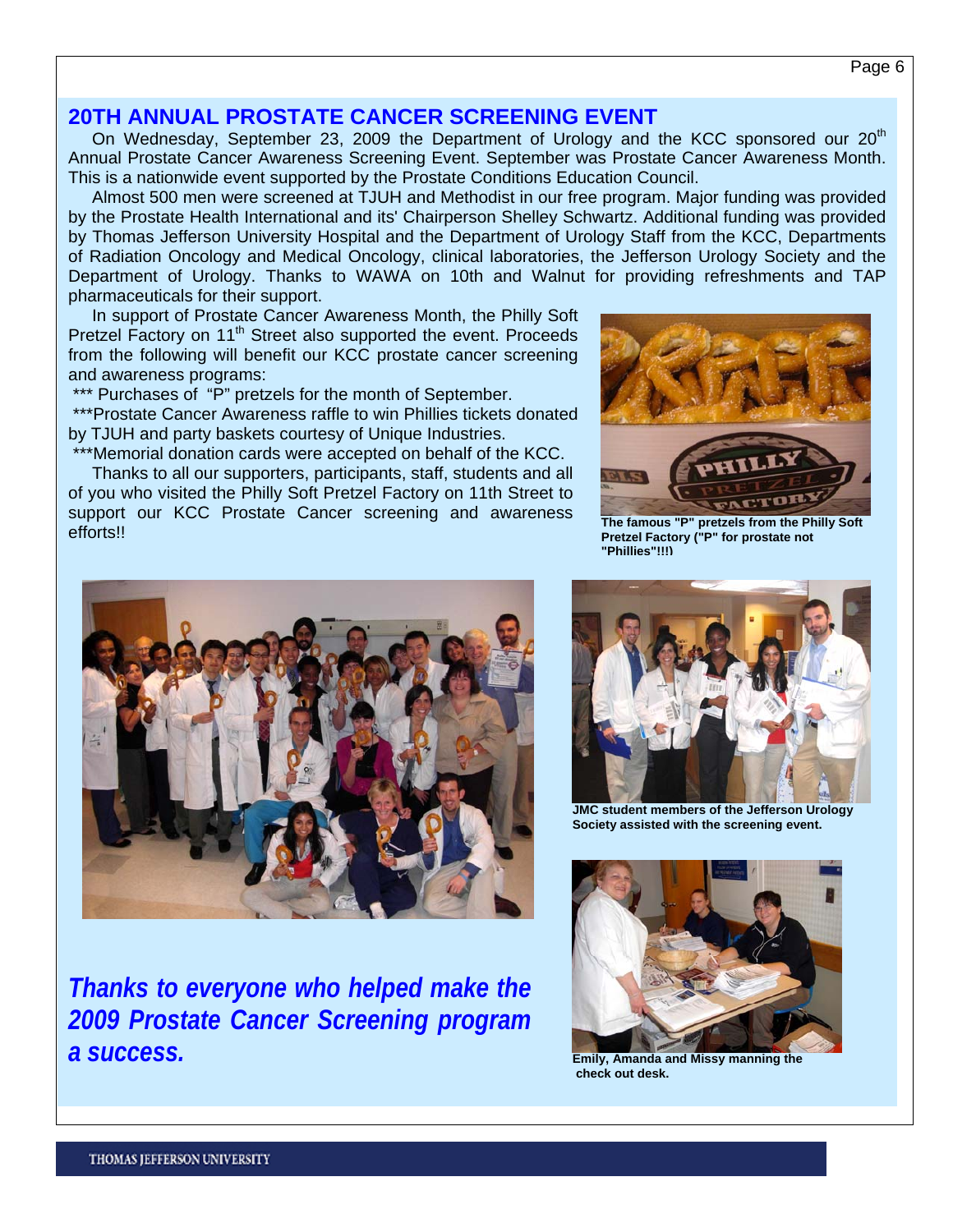#### **GLENN'S UROLOGIC SURGERY PUBLISHED**



 The 7th Edition of **Glenn's Urologic Surgery** was published in the fall of 2009.Edited by Drs. Sam Graham and Tom Keane, Dr. Leonard Gomella has served as associate editor for the laparoscopy section on the last 2 editions. Many members of the Jefferson Urology family, past and present, contributed to this edition. Glenn's is a widely used surgical reference in the field of Urology. Our Jefferson Urology contributors include:

- **Gaurav Bandi, MD and Leonard G. Gomella, MD**: Basic Principles Of Laparoscopy: Transperitoneal, Extraperitoneal And Hand-Assisted **Techniques**
- **James A. Brown, M.D.,** (Former Jefferson Fellow): Laparoscopic Nephrectomy and Partial Nephrectomy
- Erik P. Castle, M.D., Rafael Nunez, M.D., **Costas D. Lallas, M.D.** Paul E. Andrews, M.D. Laparoscopic Donor Nephrectomy
- **Scott G. Hubosky, MD, Michael D. Fabrizio, MD** (Former Jefferson Resident): Laparoscopic Nephroureterectomy
- **Costas D. Lallas MD and Edouard J. Trabulsi, MD:** Robotic Radical Prostatectomy
- Chad A. LaGrange, MD and **Stephen E. Strup, MD** (Former Resident and Faculty member): Laparoscopic Renal Procedures: Renal Cystectomy, Biopsy, and Nephropexy
- **Pasquale Casale, MD** (Former resident) and Walid A Farhat, MD: Pediatric Laparoscopic Pyeloplasty
- **Ilia S. Zeltser, MD and David E. McGinnis, MD** (Both Former Residents and Currently Affiliate
- Faculty): Laparoscopic Cryoablation and Radiofrequency Ablation of Renal Masses

#### **LANGE MANUAL OF NEONATOLOGY FEATURES JEFFERSON UROLOGY AUTHORS**

 The sixth edition of the Lange **Clinical Manual of Neonatology**, edited by Dr. Tricia Gomella, features contributions from several members of the Jefferson Urology Family. Dr. Julia Barthold wrote: "Urologic Surgical Diseases of the Newborn" and Dr. Pat Casale contributed chapters on Hematuria, Acute Renal Failure and Urinary Tract Infection. The book is a popular reference in the US and abroad and has been translated into 9 foreign languages.



#### **DEMETRIUS BAGLEY, M.D., GUEST SPEAKER AT EGYPTIAN UROLOGICAL ASSOCIATION**



Dr. Bagley was invited to speak at the 44<sup>th</sup> Annual Meeting of the Egyptian Urological Association December 7-11, 2009. He spoke on "Endoscopic Laser Treatment of Urothelial Neoplasms" and participated in a workshop on Ureteroscopy which again was very popular among members of the organization. Dr. Bagley, along with Dr. Michael Grasso, Chairman of Urology, St. Vincent's Hospital, former resident 1988-1992, and Dr. Emad presented a course and live case procedures at the National Urologic Institute in Mansoura. At the end of the meeting, they traveled to Amman, Jordan and participated in two days of courses and a live case presentation at King Faisal Hospital in Amman, Jordan.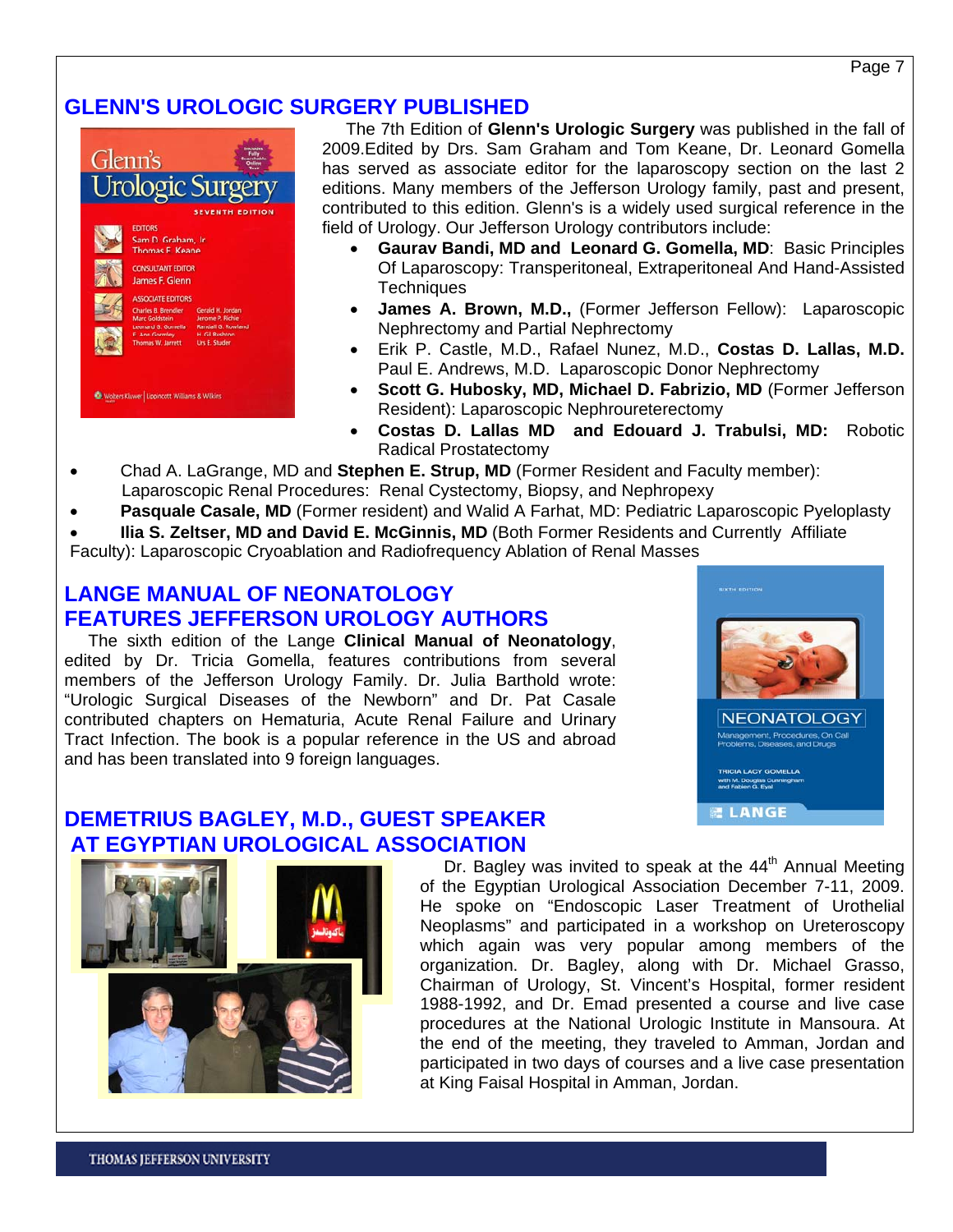#### **DEPARTMENT HOSTS KCC PROGRAM FOR THE PHILADELPHIA PRESIDENTS ORGANIZATION**

 Mr. Brian Harrison, former Chair of the TJU Board, brought his Philadelphia Presidents Organization Forum to the Department of Urology in October of 2009 to learn more about the Kimmel Cancer Center's clinical and research programs.

 The Department of Urology served as the host for the afternoon event that included welcoming comments by TJU President Robert Barchi and an overview of the KCC by Dr. Richard Pestell. The participants were able to remotely view a real time HIPPA compliant robotic prostatectomy supervised by Drs. Trabulsi and Lallas through our Stryker teleconferencing system.



 Dr. Eric Knudsen discussed the KCC Innovations in Basic Science Research and Dr. Neil Flomenberg discussed Medical Oncology and Bone Marrow Transplantation programs. Drs. Maria Werner-Wasick, Charles Yeo and Gordon Schwartz presented their radiation, pancreatic and breast cancer programs respectively. Dr. Leonard Gomella who coordinated the event on behalf of the KCC, provided a lecture and discussion on prostate cancer awareness. In his closing comments, Mr. Harrison expressed "high praise for the world-class clinical and basic science research work being done by the Kimmel Cancer Center".

#### **Emily Feeney Featured in Jefferson Daily News**



The following photo and story was broadcasted across the University Jeff News television system this past fall:

 Emily Feeney, RN, Director of Clinical Operations, Department of Urology, registered participants at last year's free prostate cancer screenings in the Bodine Building. Jefferson's free screenings continue this Wednesday from 9 a.m. to 3 p.m. Prostate cancer screenings are recommended for all men age 35 years and older. To register, call 1-800- JEFF-NOW. You can support prostate cancer awareness and Kimmel Cancer Center research by purchasing a "P"-shaped pretzel this month at the Philly Pretzel Factory's 11th Street store. Photo: Dave Super

THOMAS IEFFERSON UNIVERSITY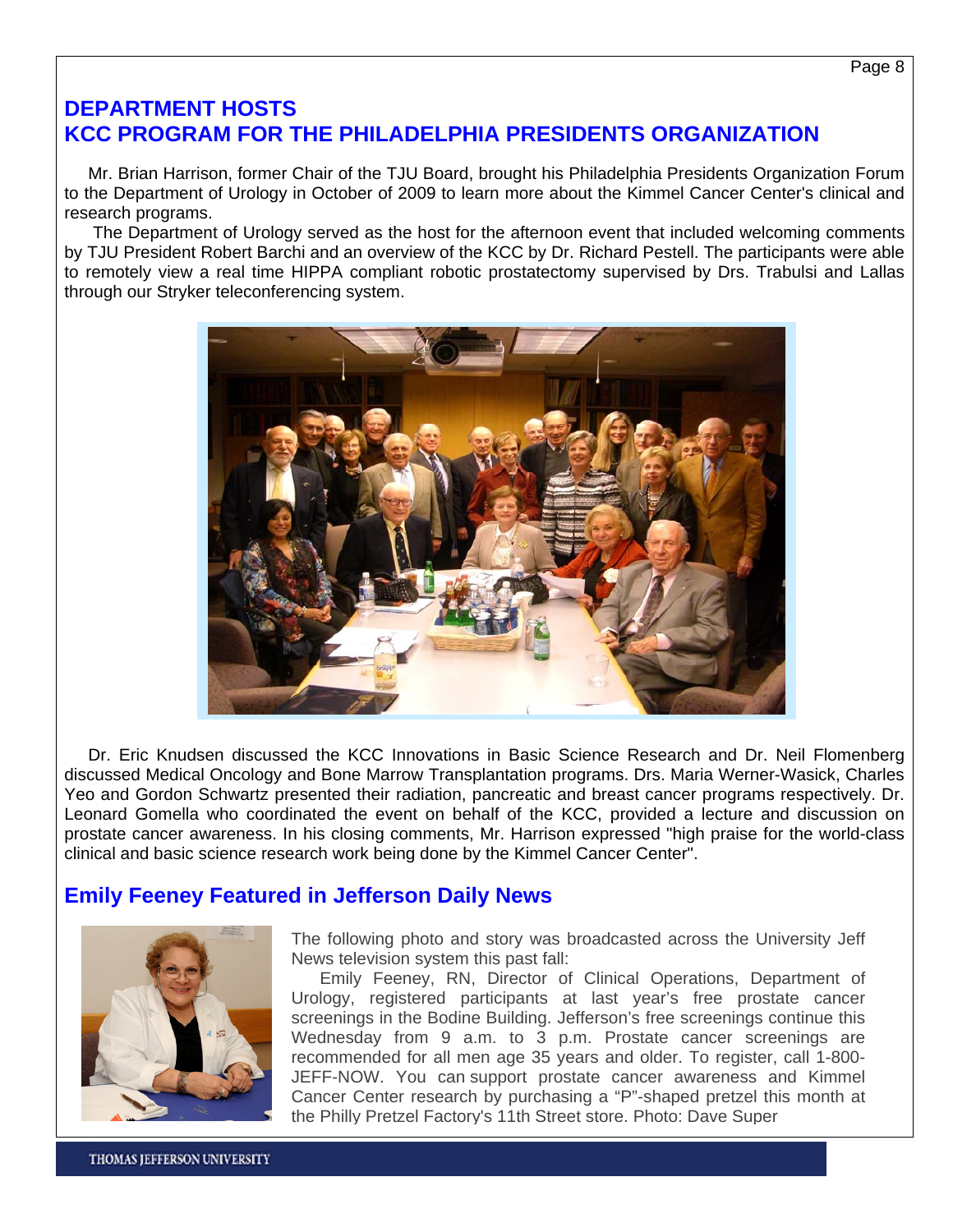# **DR. TRABULSI ELECTED TO MID ATLANTIC AUA BOARD OF DIRECTORS (BOD)**

 Congratulations to Dr. Ed Trabulsi who was elected to the Board of Directors of the Mid-Atlantic Section of the American Urological Association for a three-year term through the Annual Business Meeting in 2012. The 2010 Annual Meeting of the MA-AUA Section is scheduled for September 23 – 26, at the Nemacolin Woodlands Resort in Farmington, Pennsylvania

#### **UROLOGY STAFF SERVICE RECOGNITION AWARDS**

Several members of our Department recently received staff recognition awards presented by Thomas Jefferson University. Congratulations to all for their dedicated service to the Department of Urology and the University.



**Rebecca Jolley (5 YRS), Roxolana Pearlstein (10 YRS), and Latoya Dantzler (5 YRS)** 



**Karen Millsip and Christine Hubert both served TJU for the past 10 years** 

# **UROLOGY PARTICIPATES IN EAGLES TRAINING CAMP HEALTH FAIR**



 Thomas Jefferson University Hospital sponsored a health fair in conjunction with the 2009 season Eagles Training Camp at Lehigh University. Drs. Lallas, Trabulsi and Hubosky attended the event and provided information on a variety of health and urologic topics including general information on prostate cancer.